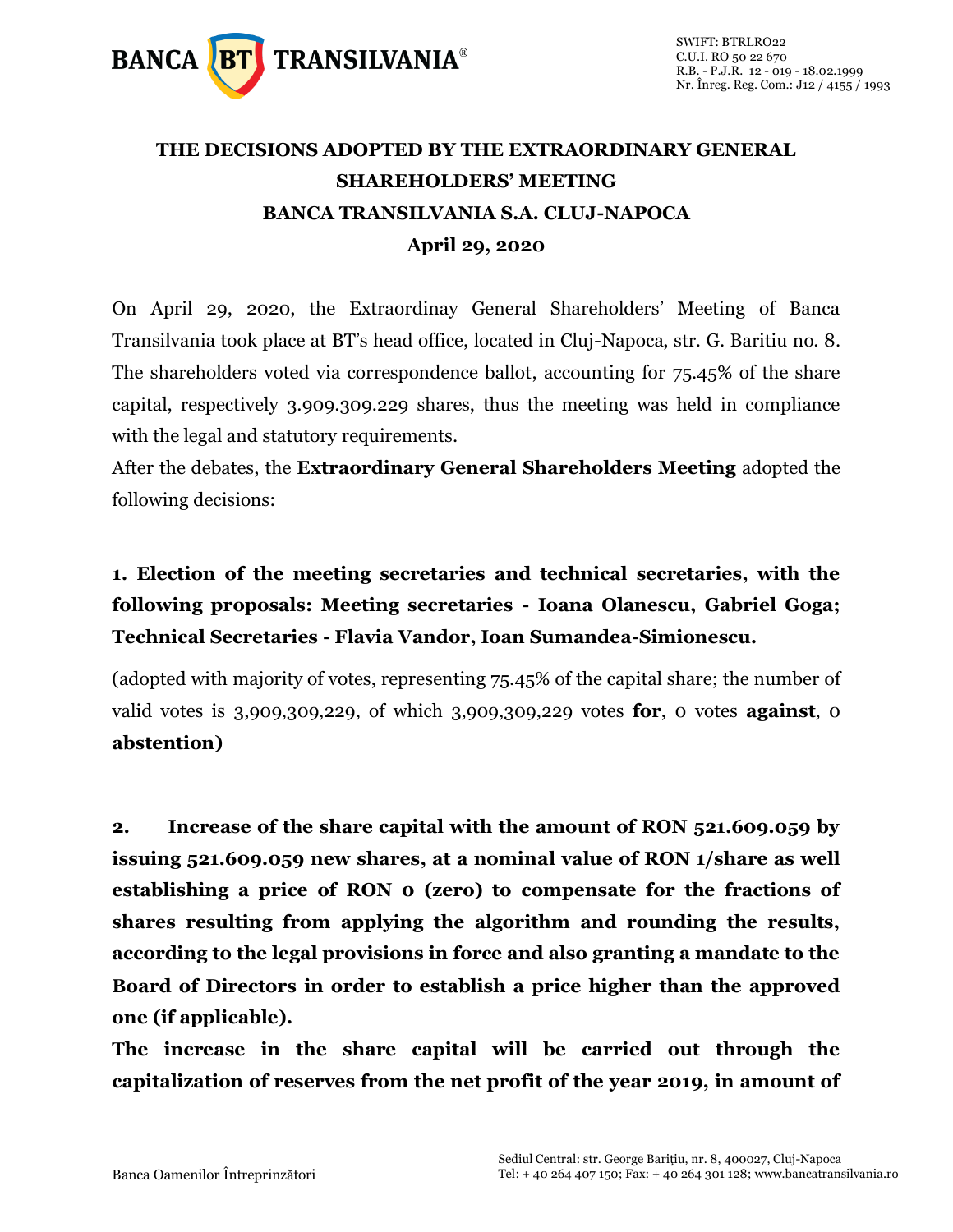

**RON 521.609.059, by issuing a number of 521.609.059 shares, with a nominal value of RON 1/share in the benefit of the shareholders registered with the Shareholding Register held by the Central Depository at the registration date that will be established by the GSM.**

| <b>Sources for capital increase</b>            | Sums (lei)  |
|------------------------------------------------|-------------|
| Capitalization of reserves from the net profit |             |
| of the year 2019                               | 521.609.059 |

Considering the above, each shareholder registered on the registration date, October  $15<sup>th</sup>$  2020, will receive free of charge, for each 100 shares owned, a total number of shares calculated as follows: 100 x (521.609.059 /RON 5.216.090.590).

The purpose of the capital increase is to sustain the current activity of the company.

(adopted with majority of votes, representing 75.45% of the capital share; the number of valid votes is 3,909,309,229, of which 3,909,309,229 votes **for**, 0 votes **against**, 0 **abstention)**

**3. Approval of the share buyback by the Bank, in accordance with the applicable legal provisions, under the following terms and conditions: up to 35.000.000 shares (0.67% of the total shares included in the share capital) with a nominal value of RON 1/share at a minimum price equal to the market price on BSE at the moment of the buyback and a maximum price of RON 4 for a period of maximum 18 months as of the publishing date of the EGMS resolution in the Official Gazette of Romania, Part IV, part of a stock option plan with the purpose of implementing a remuneration program and a personnel incentive program for a period of at least 3 years as well as the payment of fixed remuneration, and the granting of a mandate for the Board of Directors for the enforcement of this resolution.**

(adopted with majority of votes, representing 75.45% of the capital share; the number of valid votes is 3,909,309,229, of which 2,441,581,786 votes **for**, 601,107,559 votes **against**, 866,619,884 **abstention)**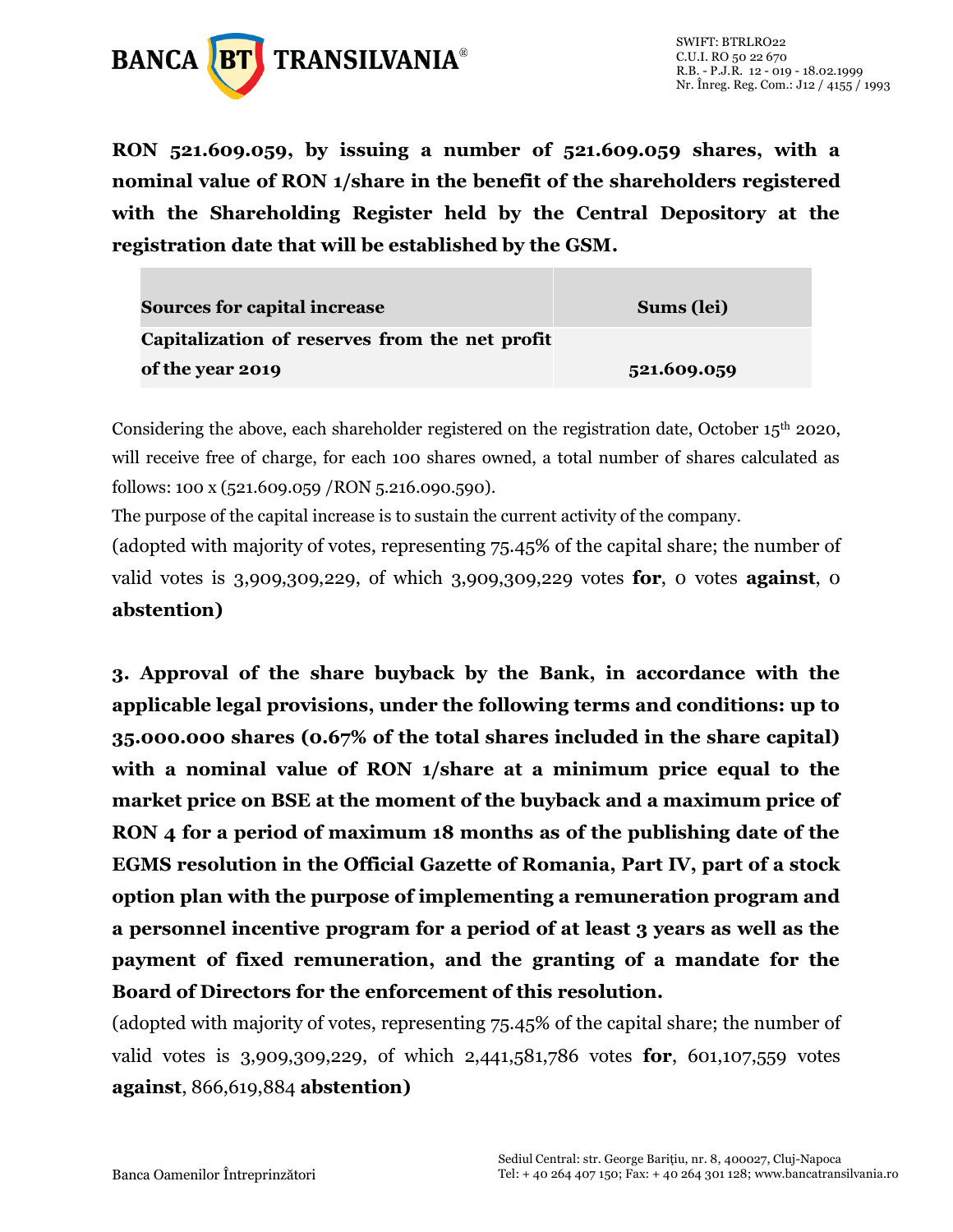

### **4. Takes notice of initiation of the purchase procedure of a shareholding in OCN Microinvest SRL.**

(adopted with majority of votes, representing 75.45% of the capital share; the number of valid votes is 3,909,309,229, of which 3,324,544,699 votes **for**, 507,445,478 votes **against**, 77,319,052 **abstention)**

**5. Changes to the Articles of Incorporation as follows:**

• **Changes to art. 14 – Leaders' Committee, as follows:**

#### *Leaders' Committee*

*The management, organization and coordination of the bank's current business is ensured by the leaders (directors) of the bank (Chief Executive Officers and deputy CEOs), appointed by the Board of Directors, who together form the Leaders' Committee. The Chief Executive Officer and deputy CEOs will form together the Leaders' Committee. The Board of Directors mandates the bank's leaders to exercise jointly the powers of organization and management of the bank's activity. The bank leaders are vested with the rights, obligations and responsibilities provided in the relevant legislation and the Articles of Association for the activities they coordinate according to the bank's organization chart, including the right to represent the Bank in relation to third parties. The leaders may, based on the received mandate, delegate some of their responsibilities in a clear and transparent way to specific committees/other structures or individually the Banks' employees. The Leaders' Committee shall adopt decisions by consensus; in case of disagreement, the subject will be forwarded to the Board of Directors. The Bank is validly bound in property related operations and current business in line with the internal regulations.*

(adopted with majority of votes, representing 75.45% of the capital share; the number of valid votes is 3,909,309,229, of which 3,850,278,504 votes **for**, 0 votes **against**, 59,030,725 **abstention)**